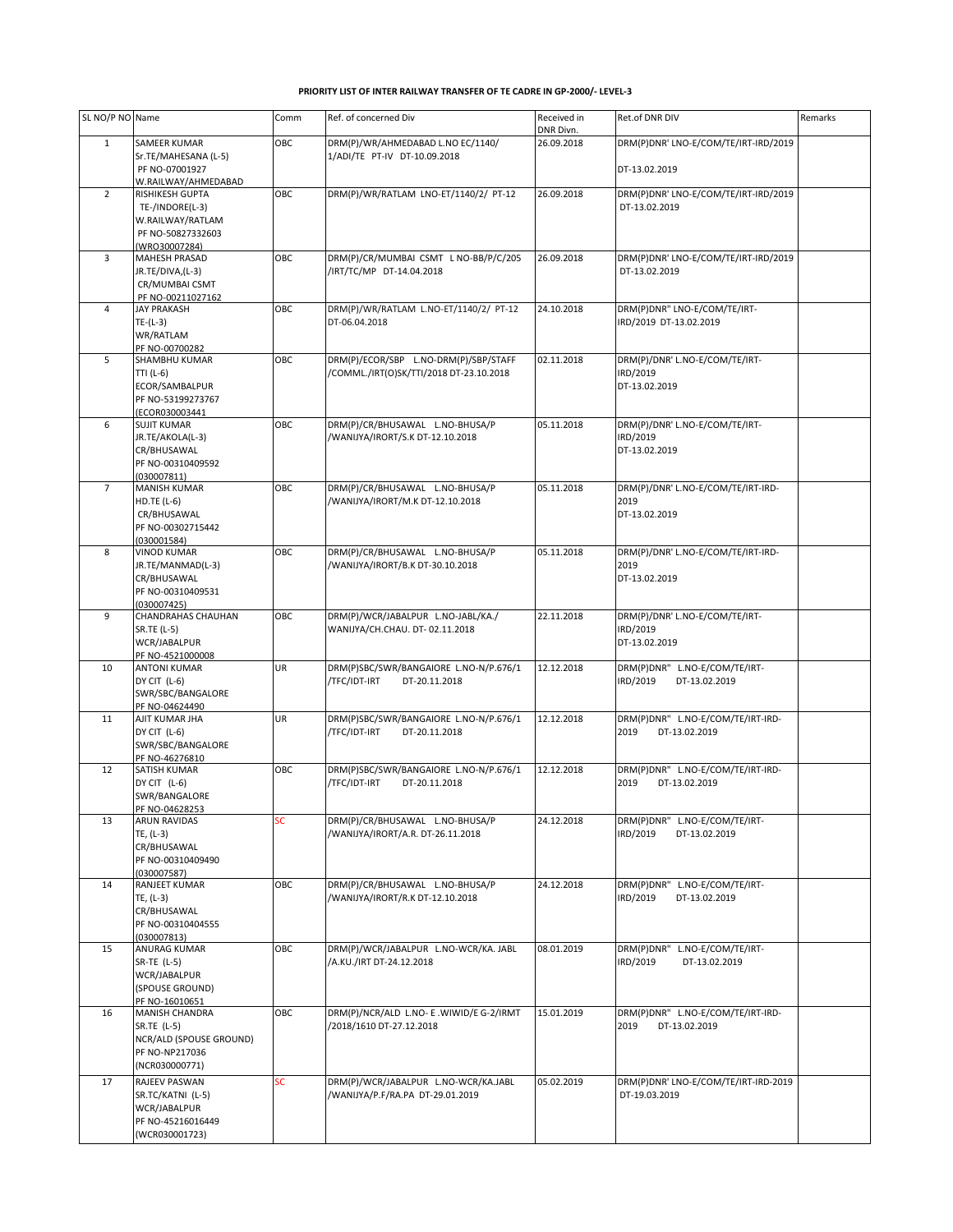| 18 | SANJEET KUMAR                          | OBC       | DRM(P)/SWR/MYSURU L.NO-Y/P.676/III/      | 14.02.2019 | DRM(P)DNR' LNO-E/COM/TE/IRT-IRD/2019 |
|----|----------------------------------------|-----------|------------------------------------------|------------|--------------------------------------|
|    | DY CIT/SL/SBC (L-6)                    |           | IRT-IDT/CC/VOL.IV DT-31.01.2019          |            | DT-19.03.2019                        |
|    | SWR/MYSURU                             |           |                                          |            |                                      |
|    | PF NO-12D00099                         |           |                                          |            |                                      |
|    |                                        |           |                                          |            |                                      |
| 19 | SHASHI BHUSHAN                         | OBC       | DRM(P)/SWR/MYSURU L.NO-Y/P.676/III/ IRT- | 19.02.2019 | DRM(P)DNR' LNO-E/COM/TE/IRT-IRD/2019 |
|    | DY CIT/SL/MYS (L-6)                    |           | IDT/CC/VOL.IV DT-07.02.2019              |            | DT-19.03.2019                        |
|    | SWR/MYSURU                             |           |                                          |            |                                      |
|    | PF NO-426-07D00330                     |           |                                          |            |                                      |
| 20 | LOKESH KUMAR MISHRA                    | UR.       | DRM(P)/SWR/BANGALORE L.NO-B/P.676/II/    | 22.02.2019 | DRM(P)DNR' LNO-E/COM/TE/IRT-IRD/2019 |
|    | DY CIT/SL/SBC (L-6)                    |           | COMML./IDT-IRT DT-23.01.2019             |            | DT-19.03.2019                        |
|    | SWR/BANGALORE                          |           |                                          |            |                                      |
|    | PF NO-04627928                         |           |                                          |            |                                      |
| 21 | RAVI RANJAN KUMAR                      | UR        | DRM(P)/SWR/BANGALORE L.NO-B/P.676/II/    | 22.02.2019 | DRM(P)DNR' LNO-E/COM/TE/IRT-IRD/2019 |
|    | DY CIT/SL/SBC (L-6)                    |           | COMML./IDT-IRT DT-23.01.2019             |            | DT-19.03.2019                        |
|    | SWR/BANGALORE                          |           |                                          |            |                                      |
|    | PF NO-04627526                         |           |                                          |            |                                      |
| 22 | <b>ASHLOK KUMAR</b>                    | OBC       | DRM(P)/SWR/BANGALORE L.NO-B/P.676/II/    | 22.02.2019 | DRM(P)DNR' LNO-E/COM/TE/IRT-IRD/2019 |
|    | DY CIT/SL/SBC (L-6)                    |           | COMML./IDT-IRT DT-23.01.2019             |            | DT-19.03.2019                        |
|    | SWR/BANGALORE                          |           |                                          |            |                                      |
|    | PF NO-04628566                         |           |                                          |            |                                      |
| 23 | AWADHESH KUMAR                         | OBC       | DRM(P)/SWR/BANGALORE L.NO-B/P.676/       | 22.02.2019 | DRM(P)DNR' LNO-E/COM/TE/IRT-IRD/2019 |
|    | DY CIT/SL/SBC (L-6)                    |           | II/COMML./IDT-IRT DT-23.01.2019          |            | DT-19.03.2019                        |
|    | SWR/BANGALORE                          |           |                                          |            |                                      |
|    | PF NO-04627621                         |           |                                          |            |                                      |
| 24 | <b>SHEKHAR KUMAR</b>                   | UR        | DRM(P)/SWR/BANGALORE L.NO-B/P.676/II/    | 22.02.2019 | DRM(P)DNR' LNO-E/COM/TE/IRT-IRD/2019 |
|    | DY CIT/SL/SBC (L-6)                    |           | COMML./IDT-IRT DT-23.01.2019             |            | DT-19.03.2019                        |
|    | SWR/BANGALORE                          |           |                                          |            |                                      |
|    |                                        |           |                                          |            |                                      |
| 25 | PF NO-046285510<br>SURESH KUMAR PANDEY | UR        | DRM(P)/SWR/BANGALORE                     | 22.02.2019 | DRM(P)DNR' LNO-E/COM/TE/IRT-IRD/2019 |
|    |                                        |           |                                          |            | DT-19.03.2019                        |
|    | DY CIT/SBC (L-6)                       |           | L.NO-B/P.676/II/COMML./IDT-IRT           |            |                                      |
|    | SWR/BANGALORE                          |           | DT-23.01.2019                            |            |                                      |
|    | PF NO-04627713                         |           |                                          |            |                                      |
| 26 | UTTAM KUMAR                            |           | DRM(P)/SWR/BANGALORE                     | 22.02.2019 | DRM(P)DNR' LNO-E/COM/TE/IRT-IRD/2019 |
|    | DY CIT/SBC (L-6)                       |           | L.NO-B/P.676/II/COMML./IDT-IRT           |            | DT-19.03.2019                        |
|    | SWR/BANGALORE                          |           | DT-23.01.2019                            |            |                                      |
|    | PF NO-04628608                         |           |                                          |            |                                      |
| 27 | <b>RAM SIKIL ROY</b>                   | OBC       | DRM(P)/SWR/BANGALORE                     | 22.02.2019 | DRM(P)DNR' LNO-E/COM/TE/IRT-IRD/2019 |
|    | DY CIT/SL/SBC (L-6)                    |           | L.NO-B/P.676/II/COMML./IDT-IRT           |            | DT-19.03.2019                        |
|    | SWR/BANGALORE                          |           | DT-23.01.2019                            |            |                                      |
|    | PF NO-04627801                         |           |                                          |            |                                      |
| 28 | AJEET KUMAR                            | UR        | DRM(P)/SWR/BANGALORE L.NO-B/P.676/II/    | 22.02.2019 | DRM(P)DNR' LNO-E/COM/TE/IRT-IRD/2019 |
|    | DY CIT/SL/SBC (L-6)                    |           | COMML./IDT-IRT DT-23.01.2019             |            | DT-19.03.2019                        |
|    | SWR/BANGALORE                          |           |                                          |            |                                      |
|    | PF NO-                                 |           |                                          |            |                                      |
| 29 | <b>INDRAJEET KUMAR</b>                 | UR        | DRM(P)/SWR/BANGALORE L.NO-B/P.676/II/    | 22.02.2019 | DRM(P)DNR' LNO-E/COM/TE/IRT-IRD/2019 |
|    | DY CIT/SL/SBC (L-6)                    |           | COMML./IDT-IRT DT-23.01.2019             |            | DT-19.03.2019                        |
|    | SWR/BANGALORE                          |           |                                          |            |                                      |
|    | PF NO-04626455                         |           |                                          |            |                                      |
| 30 | ANUJ KUMAR                             | OBC       | DRM(P)/SWR/HUBLI L.NO-H/P.676/III/ TE/   | 05.03.2019 | DRM(P)/DNR'<br>L.NO-E/COM./TE/IR-    |
|    | TTI/UBL/SL (L-6)                       |           | IRRT/IDRT DT-20.02.2019                  |            | IDT/2019<br>DT-18.04.2019            |
|    | SWR/HUBLI                              |           |                                          |            |                                      |
|    | PF NO-N1250717                         |           |                                          |            |                                      |
| 31 | RANVIJAY BARUS                         | OBC       | DRM(P)/SWR/HUBLI L.NO-H/P.676/III/TE     | 05.03.2019 | DRM(P)/DNR'<br>L.NO-E/COM./TE/IR-    |
|    | TTI/DFS/UBL (L-6)                      |           | /IRRT/IDRT DT-20.02.2019                 |            | IDT/2019<br>DT-18.04.2019            |
|    | SWR/HUBLI                              |           |                                          |            |                                      |
|    | PF NO-N1150223                         |           |                                          |            |                                      |
| 32 | <b>PREM PRAKASH</b>                    | OBC       | DRM(P)/SWR/HUBLI L.NO-H/P.676/III/TE/    | 05.03.2019 | DRM(P)/DNR'<br>L.NO-E/COM./TE/IR-    |
|    | TTI/UBL/SL (L-6)                       |           | IRRT/IDRT DT-20.02.2019                  |            | IDT/2019<br>DT-18.04.2019            |
|    | SWR/HUBLI                              |           |                                          |            |                                      |
|    | PF NO-N1150240                         |           |                                          |            |                                      |
| 33 | <b>VIKASH KUMAR</b>                    | OBC       | DRM(P)/SWR/HUBLI L.NO-H/P.676/III/TE     | 05.03.2019 | DRM(P)/DNR'<br>L.NO-E/COM./TE/IR-    |
|    | TTI/UBL/SL (L-6)                       |           | /IRRT/IDRT DT-20.02.2019                 |            | IDT/2019<br>DT-18.04.2019            |
|    | SWR/HUBLI                              |           |                                          |            |                                      |
|    | PF NO-N1150254                         |           |                                          |            |                                      |
| 34 | RAMAKANT CHAUDHARY                     | SC.       | DRM(P)/SWR/HUBLI L.NO-H/P.676/III/TE/    | 05.03.2019 | DRM(P)/DNR'<br>L.NO-E/COM./TE/IR-    |
|    | $TE/UBL$ (L-3)                         |           | IRRT/IDRT DT-20.02.2019                  |            | IDT/2019<br>DT-18.04.2019            |
|    | SWR/HUBLI                              |           |                                          |            |                                      |
|    | PF NO-N1250816                         |           |                                          |            |                                      |
|    | PRAMOD KUMAR CHAUDHARY                 | <b>SC</b> |                                          |            |                                      |
| 35 |                                        |           | DRM(P)/SWR/HUBLI L.NO-H/P.676/III/TE/    | 05.03.2019 | DRM(P)/DNR'<br>L.NO-E/COM./TE/IR-    |
|    | $TE/LD$ (L-3)                          |           | IRRT/IDRT DT-20.02.2019                  |            | IDT/2019<br>DT-18.04.2019            |
|    | SWR/HUBLI                              |           |                                          |            |                                      |
|    | PF NO-N1251654                         |           |                                          |            |                                      |
| 36 | <b>ANIL KUMAR</b>                      | ОВС       | DRM(P)/SWR/BANGALORE L.NO-B/P.676/II/    | 05.03.2019 | DRM(P)/DNR'<br>L.NO-E/COM./TE/IR-    |
|    | SR.TE/SBC (L-5)                        |           | COMML./IDT-IRT DT-20.02.2019             |            | IDT/2019<br>DT-18.04.2019            |
|    | SWR/BANGALORE                          |           |                                          |            |                                      |
|    | PF NO-N1251654                         |           |                                          |            |                                      |
| 37 | NAGENDRA KUMAR                         | OBC       | DRM(P)/SWR/BANGALORE L.NO-B/P.676/II/    | 05.03.2019 | L.NO-E/COM./TE/IR-<br>DRM(P)/DNR'    |
|    | DY CIT/SL/SBC (L-6)                    |           | COMML./IDT-IRT DT-20.02.2019             |            | IDT/2019<br>DT-18.04.2019            |
|    | SWR/BANGALORE                          |           |                                          |            |                                      |
|    | PF NO-00480530                         |           |                                          |            |                                      |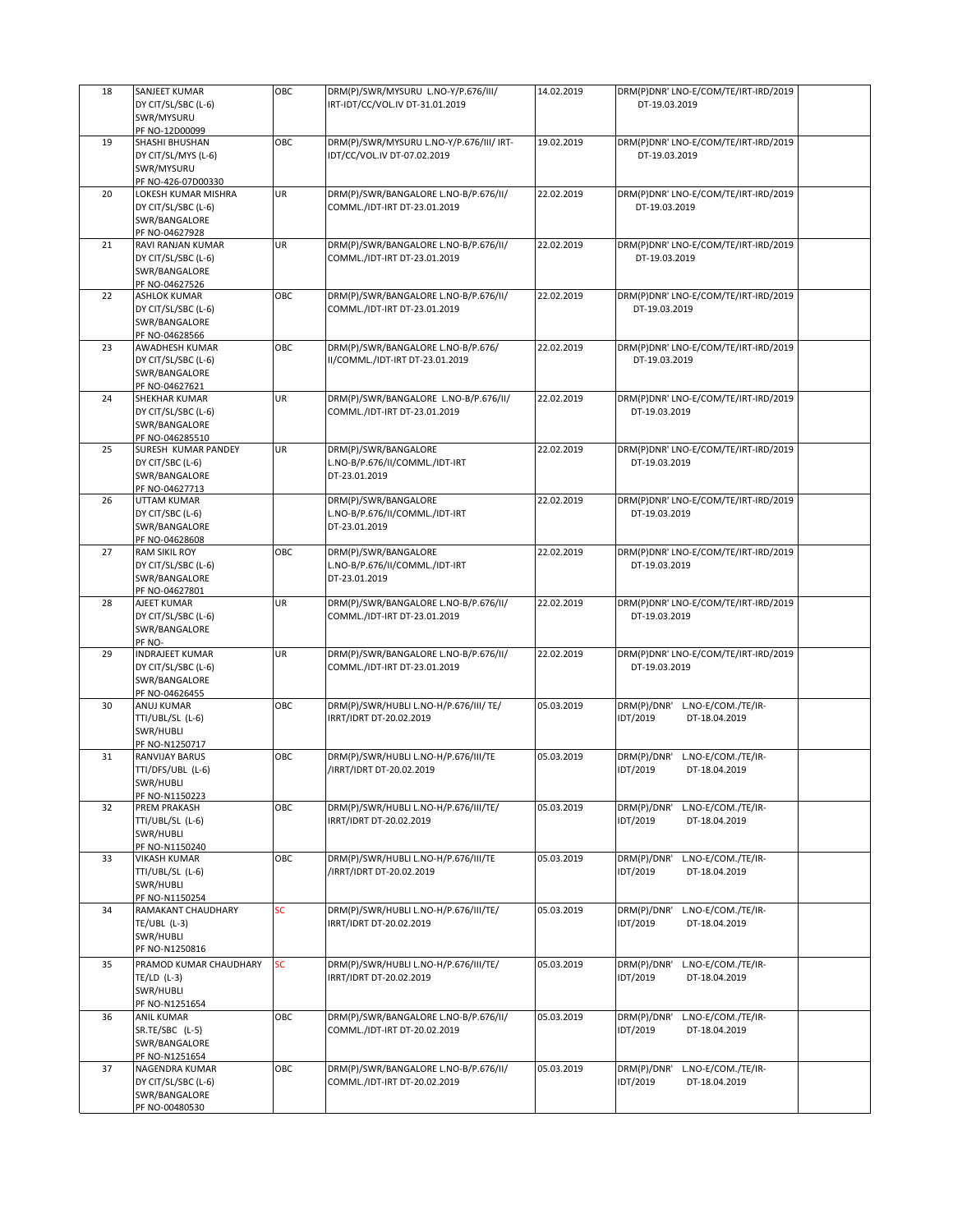| 38 | <b>ASHOK KUMAR</b>                           | SC  | DRM(P)/SWR/BANGALORE L.NO-B/P.676/II/     | 05.03.2019 | DRM(P)/DNR' L.NO-E/COM./TE/IR-     |  |
|----|----------------------------------------------|-----|-------------------------------------------|------------|------------------------------------|--|
|    | DY CIT/SL/SBC (L-6)                          |     | COMML./IDT-IRT DT-20.02.2019              |            | IDT/2019<br>DT-18.04.2019          |  |
|    | SWR/BANGALORE                                |     |                                           |            |                                    |  |
|    | PF NO-04627818                               |     |                                           |            |                                    |  |
| 39 | <b>VIJAY KUMAR</b>                           | OBC | DRM(P)WR/RJT L.NO-EC/1140/25/VOL-VIII     | 18.03.2019 | DRM(P)/DNR' L.NO-E/COM./TE/IR-     |  |
|    | DY CIT/SL (L-6)                              |     | DT-01.03.2019                             |            | IDT/2019<br>DT-18.04.2019          |  |
|    | WR/RJT                                       |     |                                           |            |                                    |  |
|    | PF NO-26500071                               |     |                                           |            |                                    |  |
|    | (WR0300071)                                  |     |                                           |            |                                    |  |
| 40 | RAJMANI ALOK                                 | OBC | DRM(P)WR/RJT L.NO-EC/1140/25/VOL-VIII     | 18.03.2019 | DRM(P)/DNR' L.NO-E/COM./TE/IR-     |  |
|    | DY CIT/SL (L-6)                              |     | DT-01.03.2019                             |            | IDT/2019<br>DT-18.04.2019          |  |
|    | WR/RJT                                       |     |                                           |            |                                    |  |
|    | PF NO-21426156                               |     |                                           |            |                                    |  |
|    | (WR030008195)                                |     |                                           |            |                                    |  |
| 41 | AYODHYA PRASAD YADAV                         | OBC | DRM(P)WR/RJT L.NO-EC/1140/25/VOL./IX      | 26.03.2019 | DRM(P)/DNR' L.NO-E/COM./TE/IR-     |  |
|    | DY TTE/SL (L-6)                              |     | DT-18.03.2019                             |            | IDT/2019<br>DT-18.04.2019          |  |
|    | WR/RJT                                       |     |                                           |            |                                    |  |
|    | PF NO-31300002                               |     |                                           |            |                                    |  |
|    | (WR030008292)                                |     |                                           |            |                                    |  |
| 42 | ABHAY KUMAR SINGH                            | UR  | DRM(P)/SWR/BANGALORE L.NO-B/P.676/II/     | 28.03.2019 | DRM(P)/DNR' L.NO-E/COM./TE/IR-     |  |
|    | DY CIT/SL/SBC (L-6)                          |     | COMML./IDT-IRT DT-15.03.2019              |            | IDT/2019<br>DT-18.04.2019          |  |
|    | SWR/BANGALORE                                |     |                                           |            |                                    |  |
| 43 | PF NO-04628572<br>MANJEET KUMAR              | OBC | DRM(P)/SWR/BANGALORE L.NO-B/P.676/II/     | 28.03.2019 | DRM(P)/DNR' L.NO-E/COM./TE/IR-     |  |
|    | DY CIT/SL/SBC (L-6)                          |     | COMML./IDT-IRT DT-15.03.2019              |            | IDT/2019<br>DT-18.04.2019          |  |
|    | SWR/BANGALORE                                |     |                                           |            |                                    |  |
|    | PF NO-04627590                               |     |                                           |            |                                    |  |
| 44 | RAVI RANJAN KUMAR GUPTA                      | OBC | DRM(P)ALIPUR/NF RLY L.NO-E/283/17/COMML./ | 03.04.2019 | DRM(P)/DNR' L.NO-E/COM./TE/IR-     |  |
|    | TE (L-3)                                     |     | AP/PTV(LONSER) DT-27.03.2019              |            | IDT/2019<br>DT-18.04.2019          |  |
|    | NF RAILWAY/ALIPURDWAR JN.                    |     |                                           |            |                                    |  |
|    | PF NO-12220507290                            |     |                                           |            |                                    |  |
|    | <b>RANVIJAY KUMAR</b>                        |     |                                           |            |                                    |  |
| 45 |                                              | OBC | DRM(P)/WCR/JABALPURL.NO-KA/JABL           | 22.04.2019 | DRM(P)/DNR' L.NO-E/COM./TE/IR-     |  |
|    | SR.TE/SATNA (L-5)                            |     | /WANIJYA/P.F/E.VI.KU.DT-11.04.2019        |            | IDT/2019<br>DT-24.07.2019          |  |
|    | WCR/JABALPUR                                 |     |                                           |            |                                    |  |
|    | (SPOUSE GROUND)                              |     |                                           |            |                                    |  |
|    | PF NO-45216020678                            |     |                                           |            |                                    |  |
| 46 | (WCR030001806)<br>SANOJ KUMAR                | OBC | DRM(P)WR/RJT L.NO-E/1140/25/I VOL./IX     | 15.05.2019 | DRM(P)/DNR' L.NO-E/COM./TE/IR-     |  |
|    | TE/OKHA (L-3)                                |     | DT-03.05.2019                             |            | IDT/2019<br>DT-24.07.2019          |  |
|    | WR/RJT, PF NO-81800313                       |     |                                           |            |                                    |  |
|    | (WR030008445)                                |     |                                           |            |                                    |  |
|    |                                              |     |                                           |            |                                    |  |
|    |                                              |     |                                           |            |                                    |  |
| 47 | AJEET KUMAR                                  | OBC | DRM(P)SECR/RAIPURL.NO-E./P.B.R/R/         | 26.06.2019 | DRM(P)/DNR' L.NO-E/COM./TE/IR-     |  |
|    | SR.TE/DURG (L-5)                             |     | SAMBARG/2015/3916/1222 DT-14.06.2019      |            | IDT/2019<br>DT-24.07.2019          |  |
|    | SECR/RAIPUR                                  |     |                                           |            |                                    |  |
|    | PF NO-08AB0080                               |     |                                           |            |                                    |  |
| 48 | (SECR030003475)<br>NANDKISHOR PRASAD         | OBC | DRM(P)/WCR/JABALPUR L.NO-WCR/KA.JABL      | 22.07.2019 | DRM(P)/DNR' L.NO-E/COM./TE/IR-     |  |
|    | ACTI/KATNI (L-6)                             |     | /WANIJYA/P.F/N.K.P DT-11.07.2019          |            | IDT/2019<br>DT-03.10.2019          |  |
|    | WCR/JABALPUR                                 |     |                                           |            |                                    |  |
|    | PF NO-45216010990                            |     |                                           |            |                                    |  |
| 49 | ANUJ KUMAR                                   | UR  | DRM(P)/NWR/JODHPURL.NO-940 E/E.G/         | 23.07.2019 | DRM(P)/DNR' L.NO-E/COM./TE/IRT/IDT |  |
|    | SR.TE/JODHPUR (L-5)                          |     | T.E I.R.T/ANUJ KU./2018/4 DT-09.07.2019   |            | /2019<br>DT-18.11.2019             |  |
|    | NWR/JODHPUR                                  |     |                                           |            |                                    |  |
|    | PF NO-533P6262979                            |     |                                           |            |                                    |  |
| 50 | <b>KAMLESH KUMAR</b>                         | OBC | DRM(P)/CR/BHUSAWALL.NO-BSLP.COMML.        | 30.07.2019 | DRM(P)/DNR' L.NO-E/COM./TE/IR-     |  |
|    | JR.TE/SM BAU (L-3)                           |     | IRORT/KK DT-22.07.2019                    |            | IDT/2019<br>DT-03.10.2019          |  |
|    | CR/BHUSAWAL                                  |     |                                           |            |                                    |  |
|    | PF NO-003-10409737                           |     |                                           |            |                                    |  |
| 51 | SURYANANDAN SHANKAR                          | OBC | DRM(P)/WCR/BHOPAL L.NO -WCR/P. BHO/PF     | 05.08.2019 | DRM(P)/DNR' L.NO-E/COM./TE/IR-     |  |
|    | ACTI/HARSI (L-6)                             |     | /SHALAMI WANIJYA DT-31.07.2019            |            | IDT/2019<br>DT-03.10.2019          |  |
|    | <b>WCR/BHOPAL</b>                            |     |                                           |            |                                    |  |
|    | PF NO-45316238223                            |     |                                           |            |                                    |  |
| 52 | SHYAMBABU KUMAR                              | OBC | DRM(E)/WR/VADODRA L.NO-EC/1140/4/22/1     | 09.08.2019 | DRM(P)/DNR' L.NO-E/COM./TE/IR-     |  |
|    | TE (L-3)                                     |     | DT-04.07.2019                             |            | IDT/2019<br>DT-03.10.2019          |  |
|    | WR/VADODRA                                   |     |                                           |            |                                    |  |
| 53 | PF NO-50891423570<br><b>SUSHIL KUMAR</b>     | OBC | DRM(E)/WR/VADODRA L.NO-EC/1140/4/22/1     | 09.08.2019 | DRM(P)/DNR' L.NO-E/COM./TE/IR-     |  |
|    |                                              |     |                                           |            |                                    |  |
|    | SR.TE (L-3)<br>WR/VADODRA                    |     | DT-04.07.2019                             |            | IDT/2019<br>DT-03.10.2019          |  |
|    | PF NO-50891321232                            |     |                                           |            |                                    |  |
| 54 | SANTOSH KUMAR JHA                            | UR  | DRM(P)/SCR/GUNTUR L.NO-SCR/P-GNT/222/     | 13.08.2019 | DRM(P)/DNR' L.NO-E/COM./TE/IRT-    |  |
|    | TTE (L-5)                                    |     | CADRE/CT/TC DT-12.07.2019                 |            | IDT/2019<br>DT-18.11.2019          |  |
|    | <b>SCR/GUNTUR</b>                            |     |                                           |            |                                    |  |
|    | PF NO-24602050031                            |     |                                           |            |                                    |  |
| 55 | <b>KRISHNA MURRI</b>                         | OBC | DRM(P)/NWR/AJMER L.NO-939/EC/1/1 PT-1     | 30.08.2019 | DRM(P)/DNR' L.NO-E/COM./TE/IR-     |  |
|    | DY CIT/ALL (L-6)                             |     | DT-20.08.2019                             |            | IDT/2019<br>DT-27.12.2019          |  |
|    | NWR/AJMER                                    |     |                                           |            |                                    |  |
|    | PF NO-53320080544                            |     |                                           |            |                                    |  |
|    | (NWR030000566                                |     |                                           |            |                                    |  |
| 56 | <b>BIRENDRA KUMAR</b>                        | OBC | DRM(P)/NWR/AJMER L.NO-939/EC/1/1 PT-1     | 30.08.2019 | DRM(P)/DNR' L.NO-E/COM./TE/IR-     |  |
|    | TTE/UDZ/NWR/AJMER (L-5)<br>PF NO-53320080553 |     | DT-20.08.2019                             |            | IDT/2019<br>DT-27.12.2019          |  |